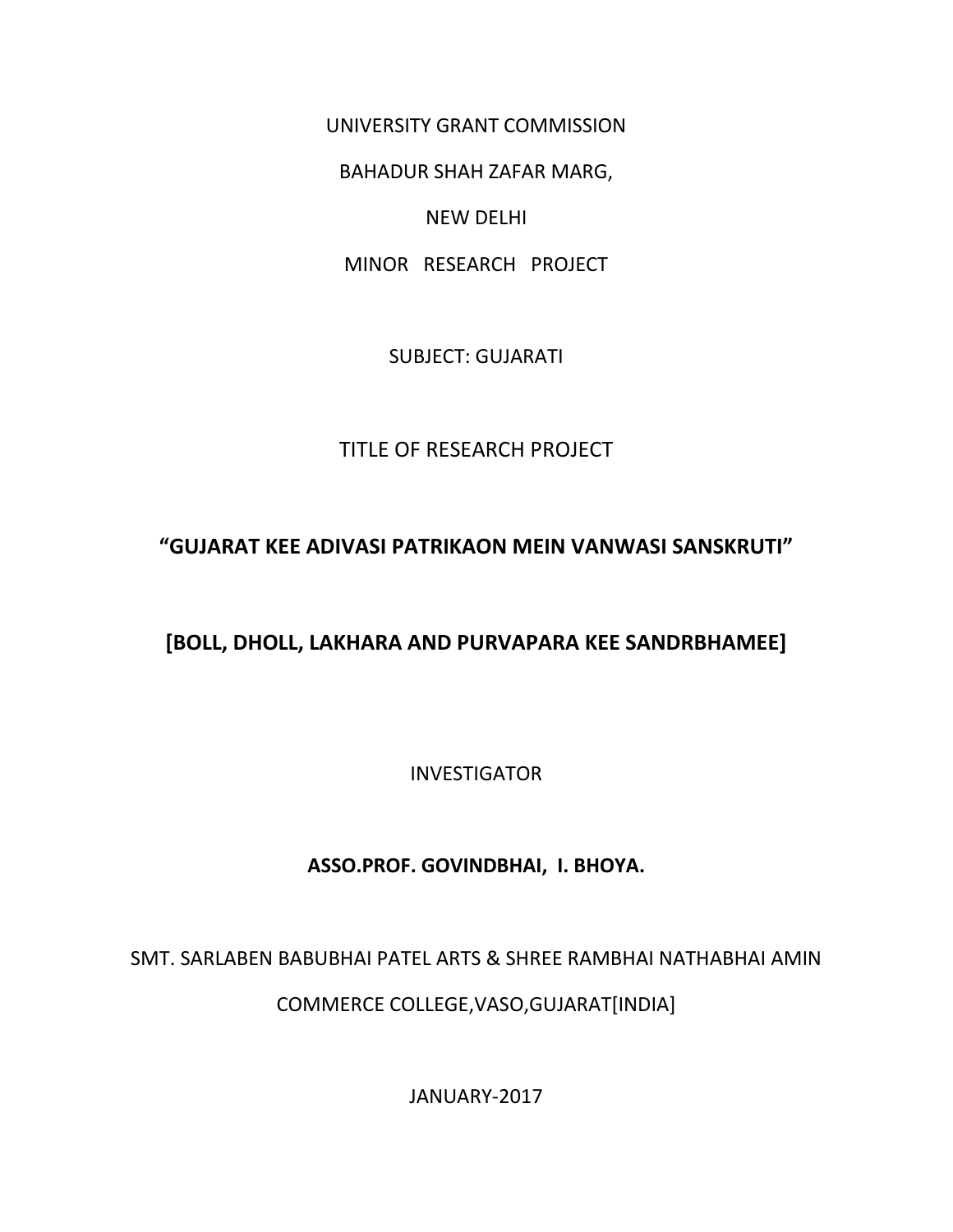#### **SUMMARY**

#### **OBJECTIVES:**

- 1. Reader of Gujarati Language Literature and Regional Language Literature Can aware of Vanvasi Cultural and Literature.
- 2. To Promote Research Work in Coming Generation.
- 3. All Society Can Know Vanvasi Culture & Literature.
- 4. Society Know Publication of Different magazines

### **Illusion:**

 Gujarat state ranked 5th on the ground of highest population of Adivasi in India. Adivasi spread over different part of the state which covers 2000 squre mile area of the state. They are divided in to 29 sub group.

 No individual, group, cast, state or nation has monopoly over history. Everyone have history but very few Adivasi have ever discussed about their history. Adivasi who live on Easter part of Gujarat state between Ambaji to Dang geographical area have special folk culture. Adivasi folk culture grows fully amongst Guajarati folk culture.

Adivasi sub cast like Vasava, Chaudhri, Gamit, Kukana, Varli, Halpati, Nayka, Dhodiya etc. are Located in south Gujarat they all are different on religion, social, cultural, political background many research work have been done on various sub cast of Adivasi.

 Dalit chetna, woman chetna and Nagar chetna have played vital role in Gujarat literature during last 2 and ÓãÔ decade. Adivasi magazine have also played major roll since last decade and focused on Vanvasi cultural especially.

 Educational group who have interest in literature and cultural have contributed heavily to start Adivasi magazine. they believe in giving something to their society.